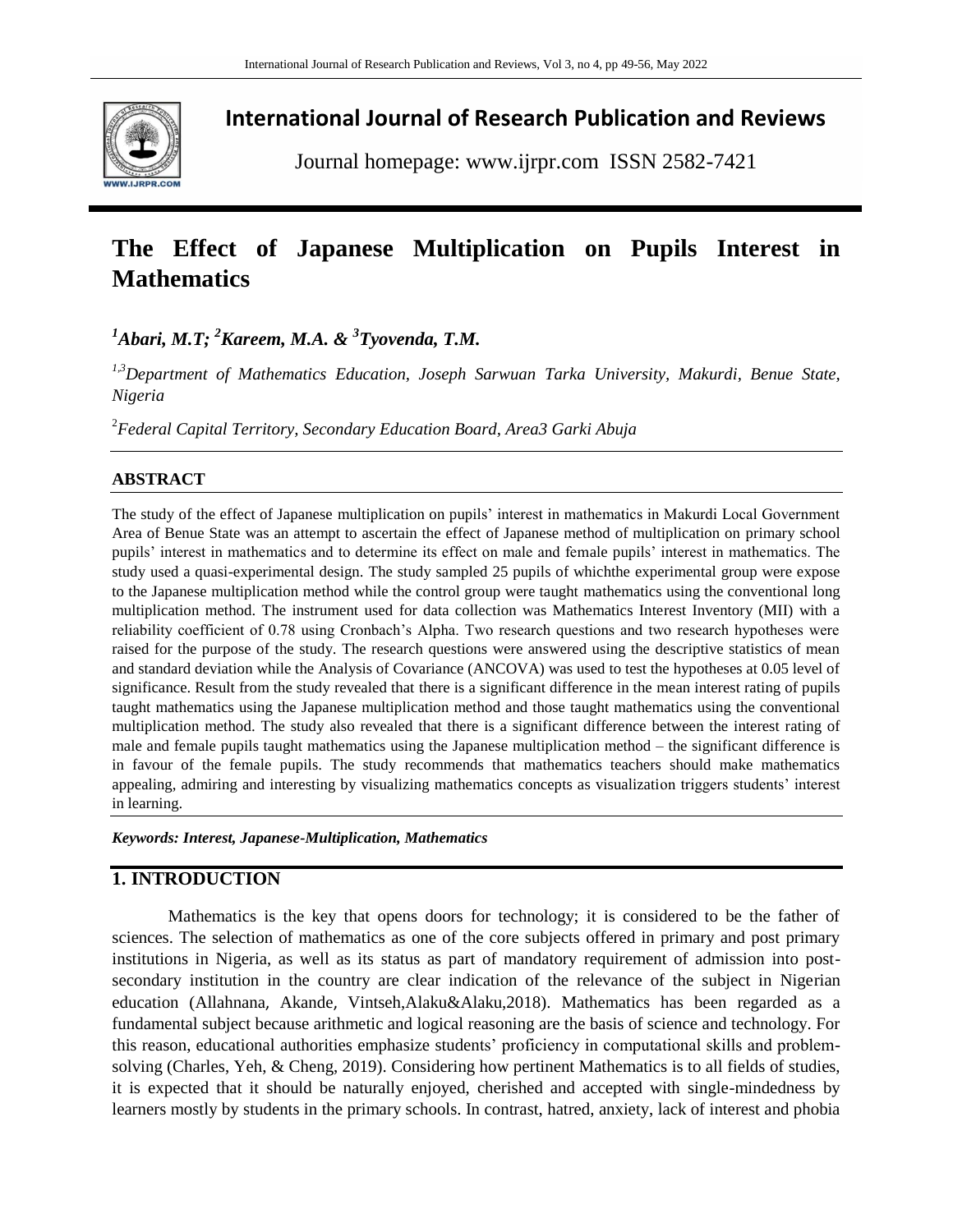is usually expressed and manifested by students in the primary schools towards mathematics (Abari&Tyovenda, 2021).

One of the fundamental aspects of mathematics is multiplication. In mathematics, multiplication is a method of finding the product of two or more numbers. Multiplication is one of the basic arithmetic operations aside addition, subtraction and division that we use in everyday life. In arithmetic, the multiplication of two numbers represents the repeated addition of one number with respect to another. These numbers can be whole numbers, natural numbers, integers, fractions etc. If x is multiplied by y, then it means either x is added to itself y number of times or vice versa. Long multiplication method is usually used as a traditional way of multiplying numbers. This is done by multiplying the multiplicand by each digit of the multiplier, thereafter adding the results. However, there are alternative algorithms that allow many students to find other methods that are appealing and easier to navigate. Occasionally, students prefer them to the traditional multiplication method. Some of these alternative methods include Lattice multiplication method, Area multiplication method, Egyptian multiplication method, Russian Peasant multiplication method and Japanese multiplication method (Delbert, 2020).

The Japanese multiplication method is an algorithm for multiplying two large numbers by representing both numbers by a group of lines that form a diagonal pattern. The number of points of intersection near each vertex of a diamond are then counted in a certain order to obtain the solution (Vreken, 2017; Garain& Kumar, 2018). In the Japanese multiplication method, a student is able to complete a multiplication problem of two large numbers by merely drawing a few lines and counting the points of intersections. The Japanese multiplication method can be extended to handle more digits by creating a larger diamond, and a digit of zero by drawing a different coloured line. In some cases, carrying is required in the final addition steps. Unfortunately, the Japanese multiplication method is too time-consuming for multiplying numbers with larger digits, but remains a great visual aid for the multiplication process (Vreken, 2017). To do this, draw sets of parallel lines representing each digit of the first number to be multiplied (the multiplicand). Draw sets of parallels, perpendicular to the first sets of parallels, corresponding to each digit of the second number (the multiplier). Put dots where each line crosses another line. On the left corner, put a curved line through the wide spot with no points. Do the same with the right. Count the points in the right corner. Count the points in the middle. Count the ones in the left corner. If the number on the right is greater than 9, carry and add the number in the tens place to the number in the middle. If the number in the middle is greater than 9, do the same thing except add it to the number from the left corner. Write all those numbers down in that order and you will have your answer. For example, let us find the product of 24 and 12.



This means that 24x12=288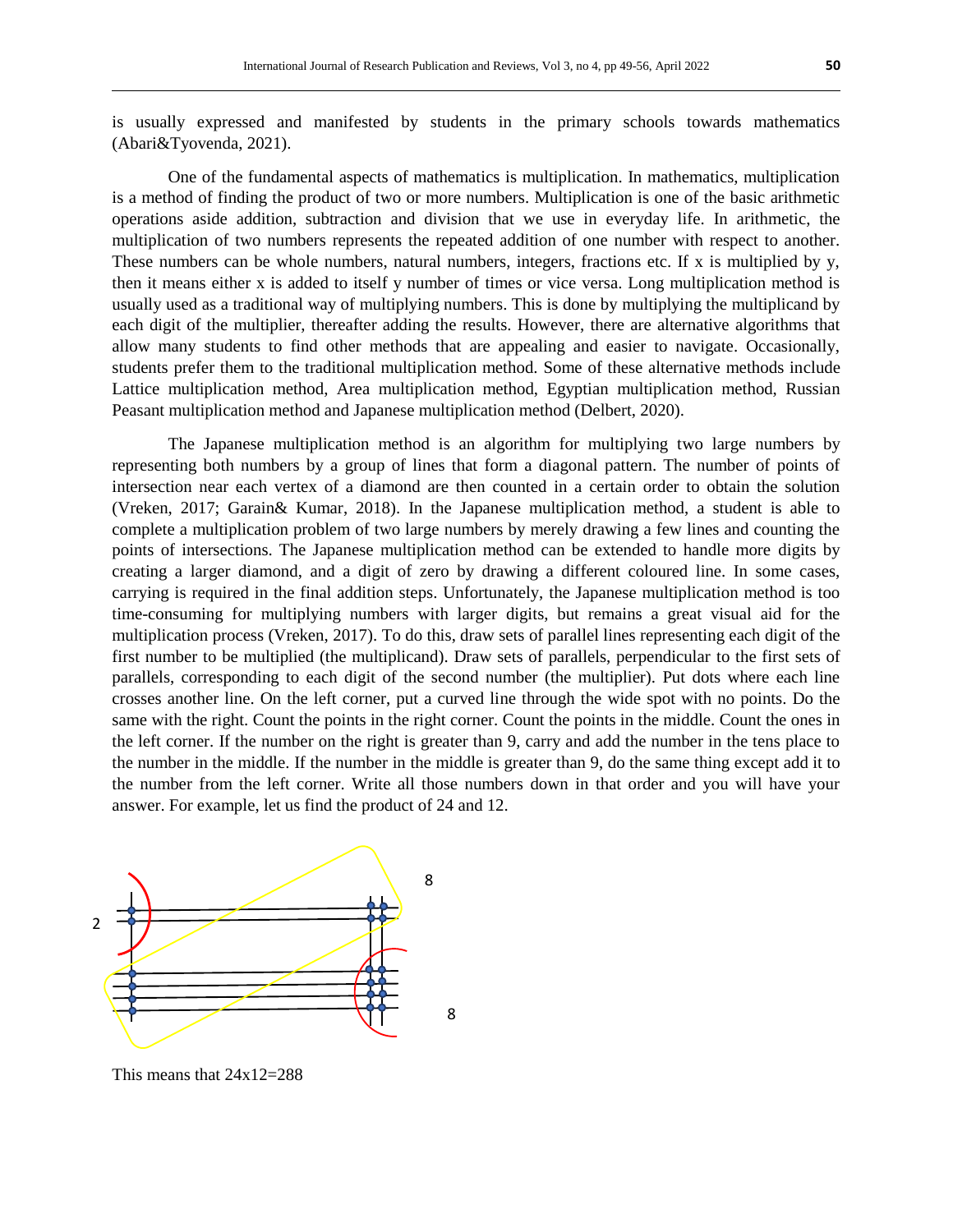The Japanese multiplication method was invented by professor Fujisawa Rikitarol in the 1900. His method is geometric based multiplication method. Fujisawa gave a concept for multiplying two numbers in his own way which is known as Japanese multiplication method (Garain& Kumar, 2018). By the help of the Japanese multiplication method, students even those at the primary level can visualize mathematics. Studies such as Juliana and Lester(2018) have proven the effectiveness of Japanese Abacus method on students learning outcome.

The goals of primary mathematics curriculum are to: stimulate interest in the learning of mathematics, help students understand and acquire basic mathematical concept and computational skills, help students develop creativity and the ability to think, communicate and solve problems (Abari, 2021). Mathematics at the primary level introduces children to concepts, skills and thinking strategies that are essential in everyday life and support learning across the curriculum. Over the years, it has been observed that students even those at the primary level dread mathematics. Many of these students offer mathematics not because of its importance but they do so because it is a compulsory subject. This clearly show that students have zero interest in mathematics learning thus, leading to their poor performance in the subject (Abari&Tyovenda, 2021). However, when the interest of the students is stimulated to love, cherish and learn mathematics, they tend to achieve greatly in mathematics.

Interest is a subjective feeling intentness or curiosity over something. The interest in a particular thing is a feeling manifested in an activity (Hidi&Renninger, 2006). Interest is a tendency to become absorbed in an experience and to continue in it. It is the zeal or willingness to participate in any activity from which one derives some pleasure continuing (Usman, 2007). Edward (2000) referred to interest as motivation. Motivation is a drive or force that propels an individual in a particular direction. Interest is the feeling of wanting to know or learn about something or somebody (Abari&Tyovenda, 2021).

Subject-specific interest is an important determinant for successful learning and achievement (Hidi&Renninger, 2006). Students who are interested in their leaning activities are likely to report high competence beliefs, high achievement levels and choose high school courses that are related to their interest (Lazarides&Ittel, 2012). Mathematics interest is the passion an individual may have towards mathematics (Silvia, 2005). It is believed that there are gender differences in mathematics interest (Ajai&Imoko, 2014).

Gender refers to the economic, social, political and cultural attributes and opportunities associated with being women or men (Jose, 2011). Thus, gender plays a significant role in the general interest of students in mathematics.

The achievement of students in mathematics is closely linked with the interest they have in the subject (Ezeamenyi, 2002). Unfortunately, many students lack interest for the subject which is compulsory and applied in everyday life. Many students believe that competence in the subject is reserved for a selected few, while others are of the opinion that it is a nightmare that should be avoided (Owora& Chika, 2019). Despite the high position and place given to mathematics, students still do not like the subject. Majority of students perceive mathematics as difficult, abstract, unattractive, boring, not captivating, un-motivating and not related to their daily living. It was discovered that student's lack of interest in mathematics was caused by the teacher's use of inadequate, monotonous way of exposing or impacting mathematical concepts to students using conventional strategy (Usman &Nwabuezer, 2011). Making the students interested in learning mathematics can be a real challenge (Abari&Tyovenda, 2021). Many studies have made effort in intervening through different approaches to promote and develop students' interest in mathematics learning. It has become necessary for teachers to adapt strategies that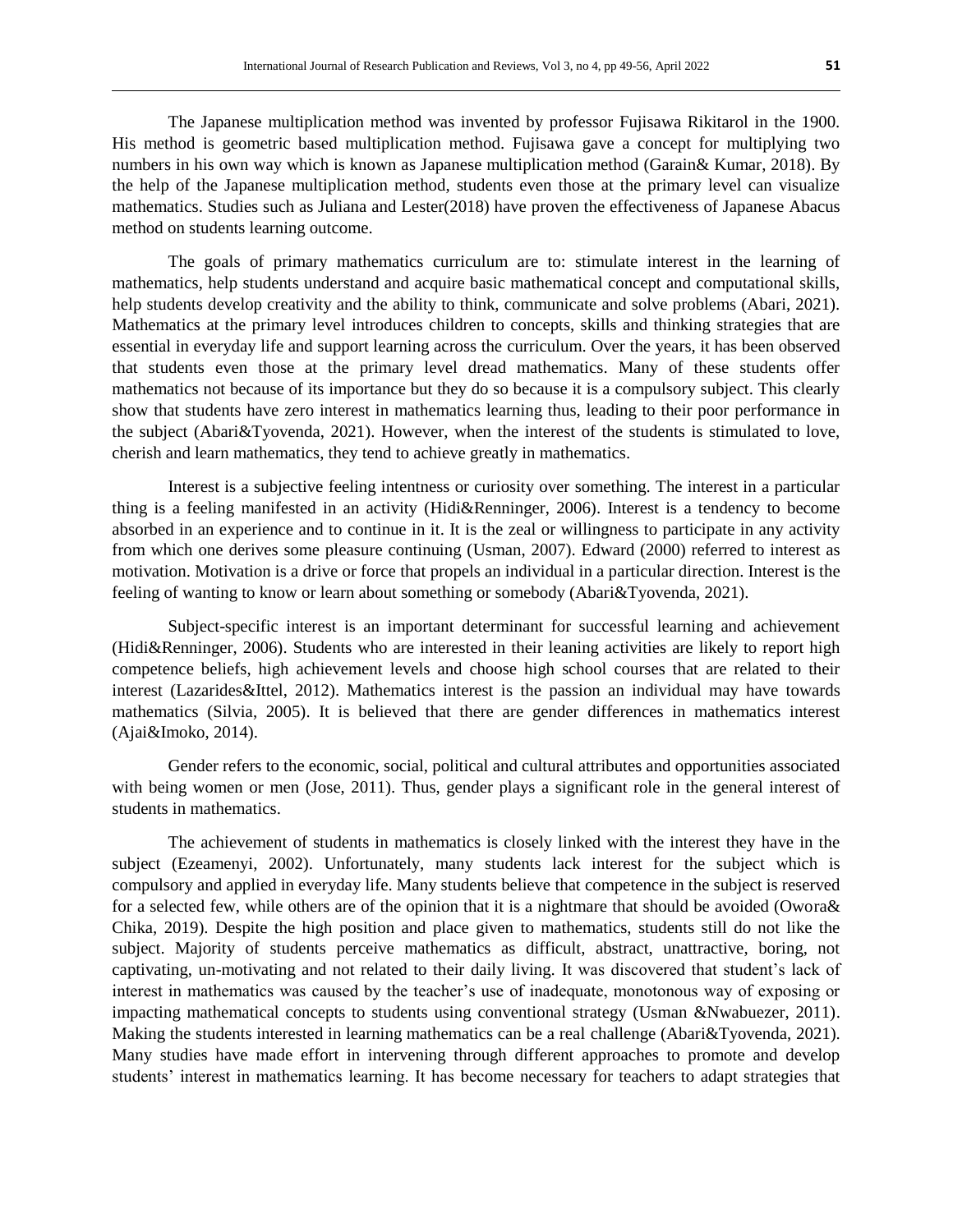would build students' interest in learning mathematics in the light of the persistent abysmal achievement of students in mathematics which could be a reflection of apathy, or loss or interest in the subject.

Mathematics occupies an important place in the curriculum. Keeping in view its importance, strategies for arousing student's interest in mathematics should be used in order to achieve the teaching aim (Owora& Chika, 2019). How well can the Japanese method of multiplying numbers arouse pupils interest in mathematics? Hence, the main purpose of this study is to investigate the effect of Japanese multiplication on pupils interest in mathematics. Specifically, the study seeks to;

- i. Determine the mean interest rating of pupils taught mathematics using the Japanese multiplication method and those taught using the conventional multiplication method
- ii. Determine the mean interest rating of male and female pupils taught mathematics using the Japanese multiplication method

**Research Questions:** The following research questions were asked to guide the study:

- 1. What is the mean interest rating of pupils taught mathematics using the Japanese multiplication method and those taught using the conventional multiplication method?
- 2. What is the mean interest rating of male and female pupils taught mathematics using the Japanese multiplication method?
- **Research Hypotheses:** The following hypotheses were formulated and tested at 0.05 level of significance;
	- 1. There is no significant difference in the mean interest rating of pupils taught mathematics using the Japanese multiplication method and those taught using the conventional multiplication method
	- 2. There is no significant difference in the mean interest rating of male and female pupils taught mathematics using the Japanese multiplication method.

## **2. METHODOLOGY**

The study adopted a quasi – experimental design of non-equivalent group. The population for this study is the primary six pupils in the co-education primary schools in Makurdi Local Government Area of Benue State, Nigeria. The sample for this study was 25 pupils (15 male and 10 female) drawn from the selected primary schools. For the purpose of this research work, Mathematics Interest Inventory (MII) was used to collect data. The MII is divided into two sections (section A and B). section A contains the Bio-data of each respondent, while section B contains information on the research problem. A Likert-type scale of Strongly Agree, Agree, Disagree, and Strongly Disagree was used to determine the opinion of the respondents. The result of pre-test was used to calculate the reliability coefficient of the MII using the Cronbach alpha Coefficient which gives 0.78 showing that the instruments were reliable to be administered to the entire respondents.

The researchers administered the pre-MII and post-MII to all the primary six pupils in the two groups. The pre-MII, and post-MII were administered to the two groups in different schools to control interaction effect. Data collected were analyzed using descriptive statistics of mean and standard deviation to answer the research questions while the hypotheses were tested at 5% significance level using Analysis of Covariance (ANCOVA).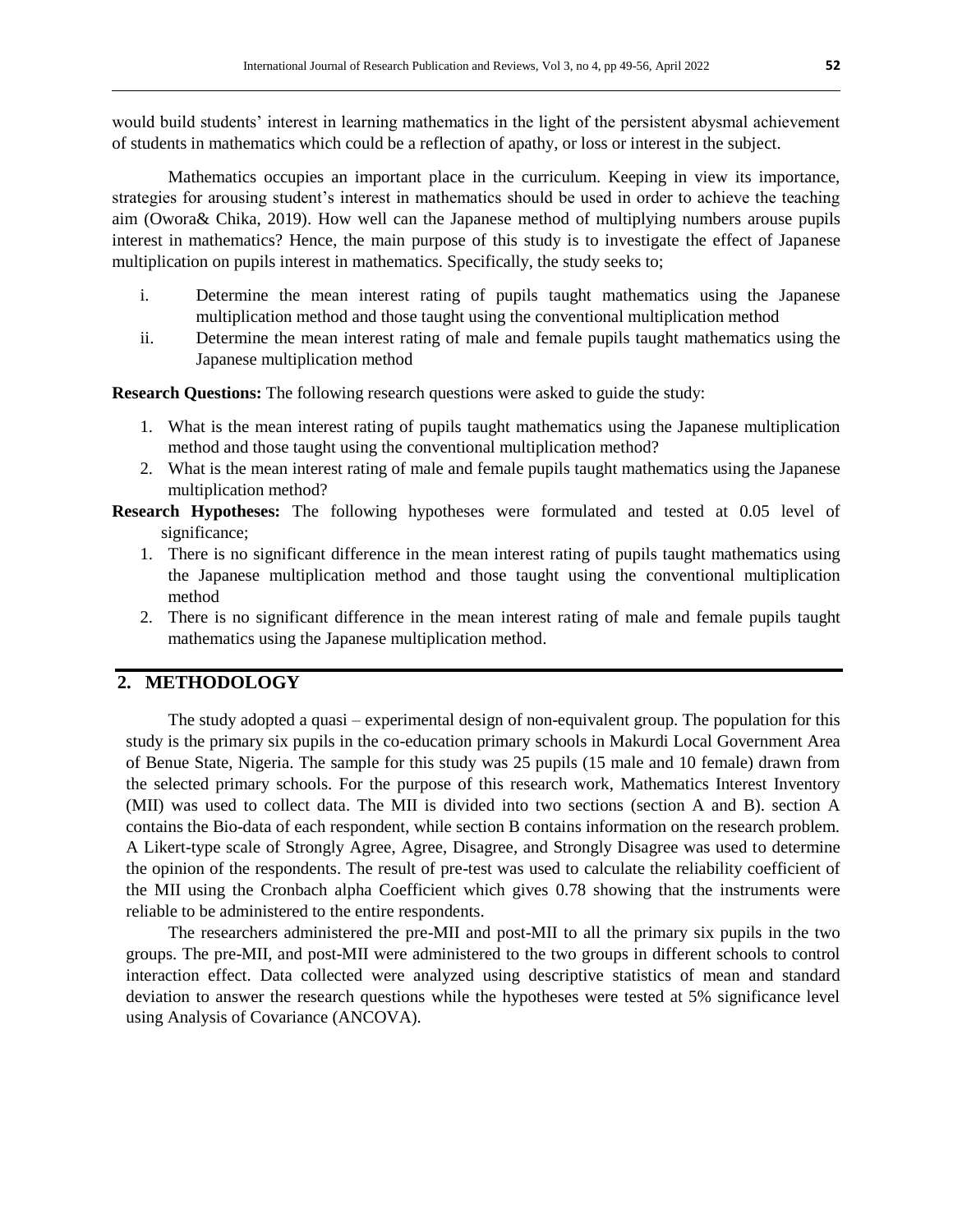## **3. RESULTS**

The data is presented according to research questions and hypotheses

**Question 1:** What is the mean interest rating of pupils taught mathematics using the Japanese multiplication method and those taught using the conventional multiplication method? **Table 1:**Mean Interest Score and Standard Deviation

| Group               |                 | <b>Pretest</b> |           |      | <b>Posttest</b> | <b>Mean Difference</b> |       |  |
|---------------------|-----------------|----------------|-----------|------|-----------------|------------------------|-------|--|
| $\overline{\bm{x}}$ | <b>SD</b>       | $\overline{x}$ | <b>SD</b> |      |                 |                        |       |  |
|                     | Japanese Method |                | 50.50     | 5.84 | 78.40           | 17.50                  | 27.90 |  |
| Conventional Method |                 |                | 50.47     | 6.44 | 59.60           | 9.06                   | 9.13  |  |
| <b>Total</b>        |                 |                | 50.49     | 6.14 | 69.00           | 13.28                  | 18.77 |  |

In table 1, the mean interest pretest scores of pupils taught mathematics using the Japanese multiplication method is 50.50 with standard deviation 5.84 while the mean pretest scores of pupils taught mathematics using the conventional multiplication method is 50.47 with standard deviation 6.44. This shows that the students in both groups demonstrated a similar interest in mathematics before the administration of the test. However, the mean interest posttest scores of pupils taught mathematics using the Japanese multiplication method and those taught mathematics using the conventional multiplication method is 78.40 and 59.60 respectively. The mean difference of the experimental and control group is 27.90 and 9.13 respectively. From the mean difference, it could be seen that the pupils taught mathematics using the Japanese multiplication method improved upon their interest in mathematics more than those taught mathematics using the conventional method. However, to ascertain the level of significant difference in the interest rating hypothesis 1 was tested at 5% level of significance.

**Hypothesis 1:** There is no significant difference in the mean interest rating of pupils taught mathematics using the Japanese multiplication method and those taught using the conventional multiplication method

| <b>Source</b> | <b>Type III Sum</b> | df             | <b>Mean Square</b> | F      | Sig. |  |
|---------------|---------------------|----------------|--------------------|--------|------|--|
|               | of squares          |                |                    |        |      |  |
| Corrected     | $2978.242^a$        | $\overline{2}$ | 1489.121           | 10.747 | .001 |  |
| Model         |                     |                |                    |        |      |  |
| Intercept     | 128.193             |                | 128.193            | .925   | .347 |  |
| Pretest       | 857.602             |                | 857.602            | 6.189  | .021 |  |
| Group         | 2113.233            |                | 2113.233           | 15.251 | .001 |  |
| Error         | 3048.398            | 22             | 138.564            |        |      |  |
| Total         | 118654.000          | 25             |                    |        |      |  |
| Corrected     | 6026.640            | 24             |                    |        |      |  |
| Total         |                     |                |                    |        |      |  |

**Table 2: Summary of ANCOVA Result of Pupils' Interest in both Groups**

a. R Squared = .494 (Adjusted R Squared = .448)

In table 2, the p-value for group is  $0.001$ . Hence  $p<0.05$  the null hypothesis rejected. This implies that there is a significant difference in the mean interest rating of pupils taught mathematics using the Japanese multiplication method and those taught mathematics using the conventional multiplication method. It therefore means that the pupils that were exposed to the visual multiplication method by the Japanese improve better on their interest in mathematics than those that were taught mathematics in the conventional way.

**Question 2:** What is the mean interest rating of male and female pupils taught mathematics using the Japanese multiplication method?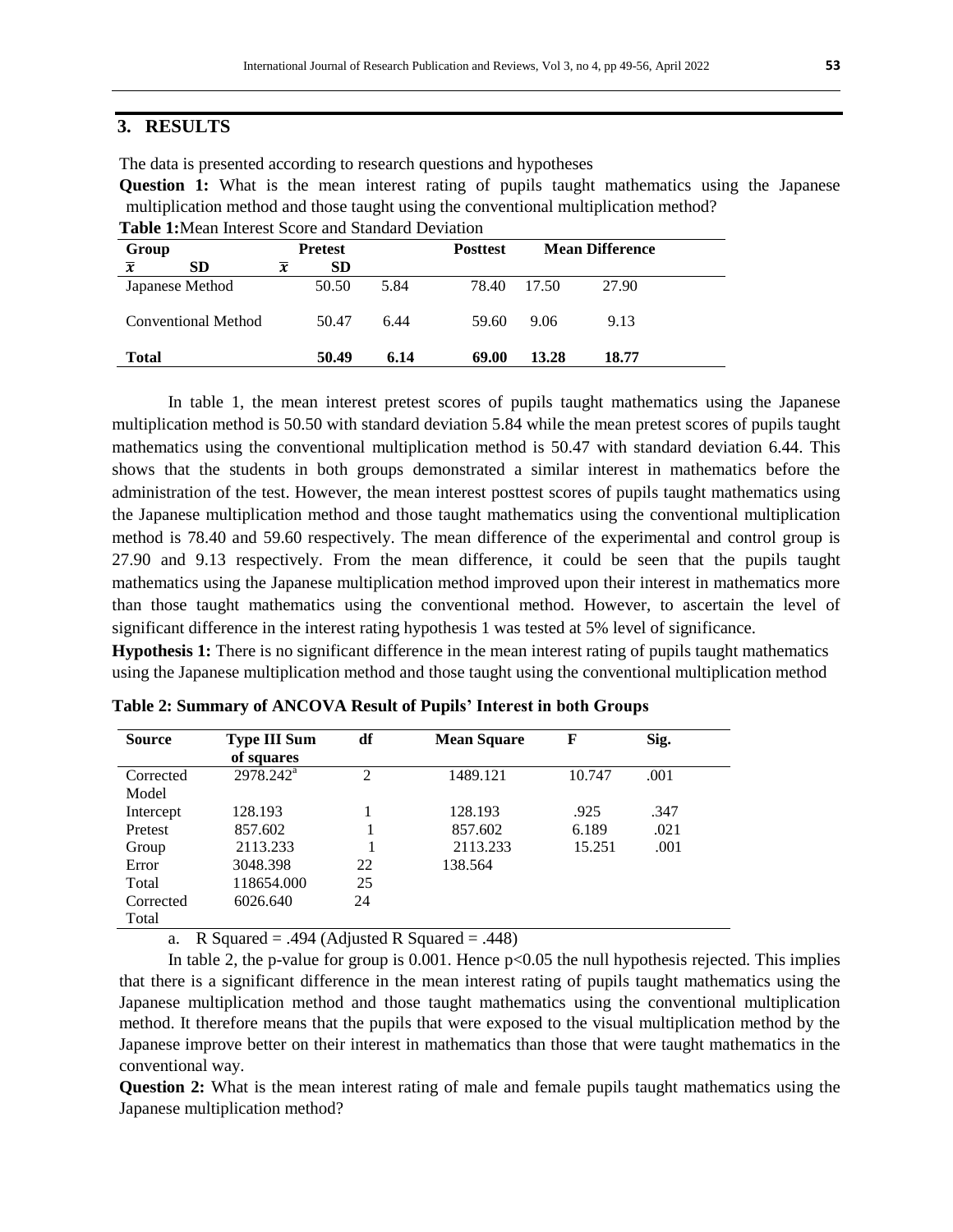| <b>Sex Pretest</b> |    | <b>Posttest</b> |           | <b>Mean Difference</b> |       |
|--------------------|----|-----------------|-----------|------------------------|-------|
| $\overline{x}$     | SD | $\overline{x}$  | <b>SD</b> |                        |       |
| Male               |    | 52.33           | 6.74      | 74.50<br>17.52         | 22.17 |
| Female             |    | 47.75           | 3.10      | 84.25<br>- 18.19       | 36.50 |
| Total              |    | 50.04           | 4.92      | 79.38<br>17.89         | 14.33 |

**Table 3:** Mean Interest Scores of male and female pupilsand Standard Deviation

Table 3 shows that the mean pretest interest rating of male and female pupils in the experimental group is 52.33 and 47.75 respectively while the mean posttest interest rating of male and female pupils is 74.50 and 84.25 respectively. However, the mean difference in the interest rating of male and female pupils exposed to the Japanese multiplication method is 22.17 and 36.50. This clearly shows that the female pupils improved upon their interest in learning mathematics more than their male counterpart. However, to ascertain the level of significant difference in the interest rating of male and female pupils taught mathematics using the Japanese multiplication method, hypothesis 2 was test at 0.05 level of significance.

**Hypothesis 2:**There is no significant difference in the mean interest rating of male and female pupils taught mathematics using the Japanese multiplication method.

| <b>Source</b>   | <b>Type III Sum</b>   | df | <b>Mean Square</b> | F      | Sig. |
|-----------------|-----------------------|----|--------------------|--------|------|
|                 | of squares            |    |                    |        |      |
| Corrected       | 1799.018 <sup>a</sup> | 2  | 899.509            | 6.577  | .025 |
| Model           |                       |    |                    |        |      |
| Intercept       | 200.956               |    | 200.956            | 1.469  | .265 |
| Pretest         | 1570.868              |    | 1570.868           | 11.486 | .012 |
| Gender          | 892.887               |    | 892.887            | 6.528  | .038 |
| Error           | 957.382               | 7  | 136.769            |        |      |
| Total 64222,000 | 10                    |    |                    |        |      |
| Corrected       | 2756.400              | 9  |                    |        |      |
| Total           |                       |    |                    |        |      |

**Table 4: Summary of ANCOVA Result of male and female Pupils' Interest** 

a. R Squared = .653 (Adjusted R Squared = .553)

In table 4, the p-value for gender is  $0.038$ . Hence  $p<0.05$  the null hypothesis is rejected. This implies that there is a significant difference between the interest rating of male and female pupils taught mathematics using the Japanese multiplication method. It therefore means that the female pupils demonstrated a greater interest in learning mathematicsthan their male counterparts when taught with the visualize concept of the Japanese multiplication method.

#### **4. DISCUSSION**

In table 1, the mean interest pretest scores of pupils taught mathematics using the Japanese multiplication method is 50.50 with standard deviation 5.84 while the mean pretest scores of pupils taught mathematics using the conventional multiplication method is 50.47 with standard deviation 6.44. This shows that the pupils in both groups demonstrated a similar interest in mathematics before the administration of the test. However, the mean interest posttest scores of pupils taught mathematics using the Japanese multiplication method and the pupils taught mathematics using the conventional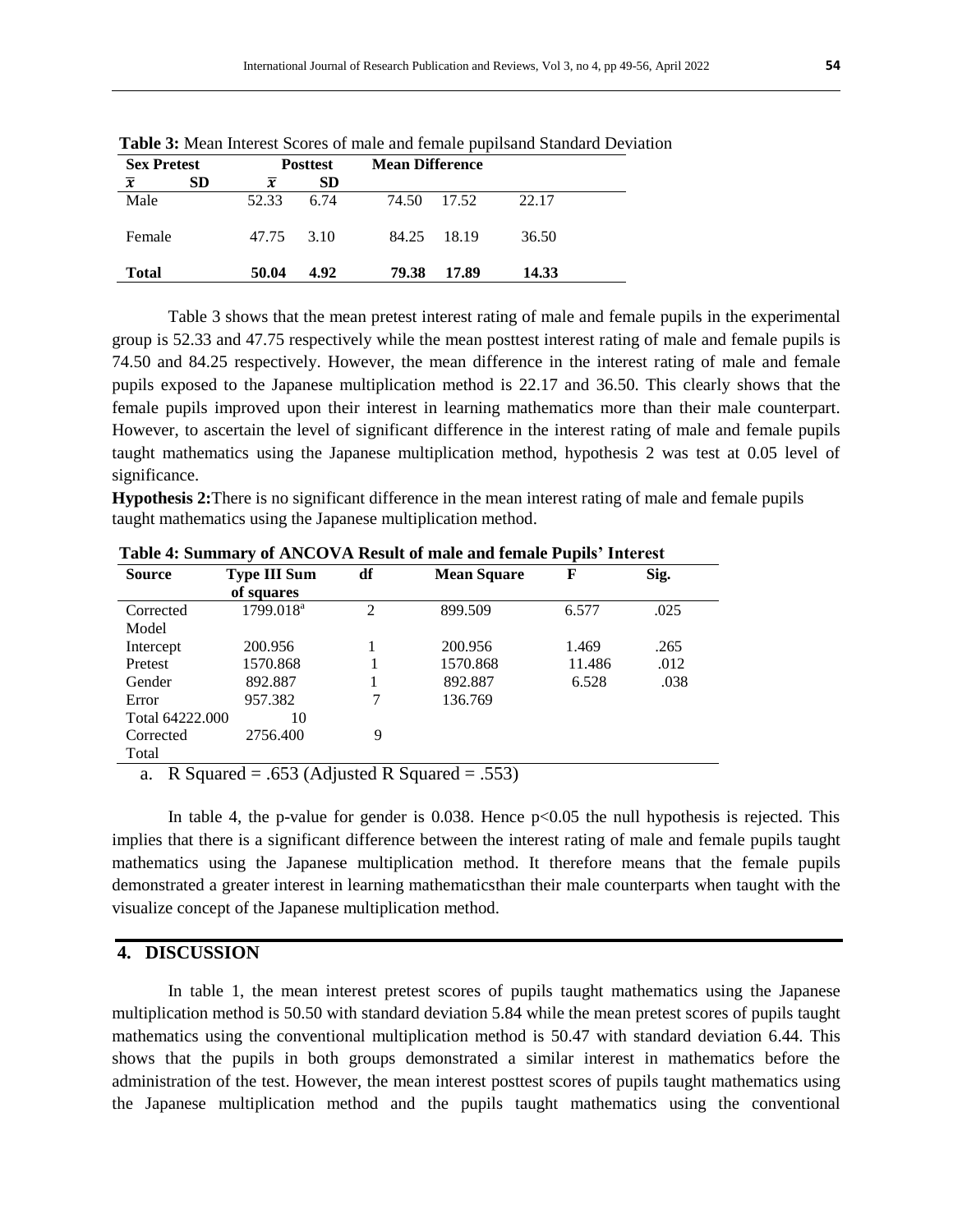multiplication method is 78.40 and 59.60 respectively. The mean difference of the experimental and control group is 27.90 and 9.13 respectively. From the mean difference, it could be seen that the students taught mathematics using the Japanese multiplication method improved upon their interest in mathematics more than the pupils taught using the conventional method. However, to ascertain the level of significant difference in the interest rating hypothesis 1 was tested at 5% level of significance. In table 2, the p-value for groups is 0.001. Hence  $p<0.05$  the null hypothesis rejected. This implies that there is a significant difference in the mean interest rating of students taught mathematics using the Japanese multiplication method and the students taught using the conventional multiplication method. This finding agrees with Juliana and Lester(2018) who found that Japanese abacus has a significant effect on students learning outcome..

Table 3 shows that the mean pretest interest rating of male and female students in the experimental group is 52.33 and 47.75 respectively while the mean posttest interest rating of male and female students is 74.50 and 84.25 respectively. However, the mean difference in the interest rating of male and female students exposed to the Japanese multiplication method is 22.17 and 36.50. This clearly shows that the female students improved upon their interest in learning mathematics more than their male counterpart. However, to ascertain the level of significant difference in the interest rating of male and female students taught mathematics using the Japanese multiplication method, hypothesis 2 was test at 0.05 level of significance. In table 4, the p-value for gender is 0.038. Hence p<0.05 the null hypothesis is rejected. This implies that there is a significant difference between the interest rating of male and female students taught mathematics using the Japanese multiplication method. It therefore means that the female students demonstrated a greater interest in learning mathematics than their male counterparts when taught with the visualize concept of the Japanese multiplication method.

#### **5. CONCLUSION**

Mathematics is a vital tool for national development. It is not just a mere subject offered in schools but it is a pillar upon which other discipline depends on. Mathematics has its real-life application in medicine, political science, engineering, construction, computer science, business, fashion designing, cooking and baking – the list is endless. The problem has never been "the role of mathematics but the interest in mathematics". Students generally express fear, shock, phobia just at the mention of the word mathematics. Getting the students to be interested in learning mathematics has been one of the difficulties teachers of mathematics face. Research has shown that students especially those at the primary level love learning when concepts are visualized. Visualizing concepts triggers the interest of students hence, mathematics teachers are encouraged to make mathematics appealing, admiring, and interesting by visualizing mathematics concepts to the students.

#### **References**

Abari, M.T. (2021). Effect of Relational Teaching Approach on students' interest and Performance in Mathematics in Makurdi Local Government Area. *Global Scientific Journal.* 9(12), 1 –8